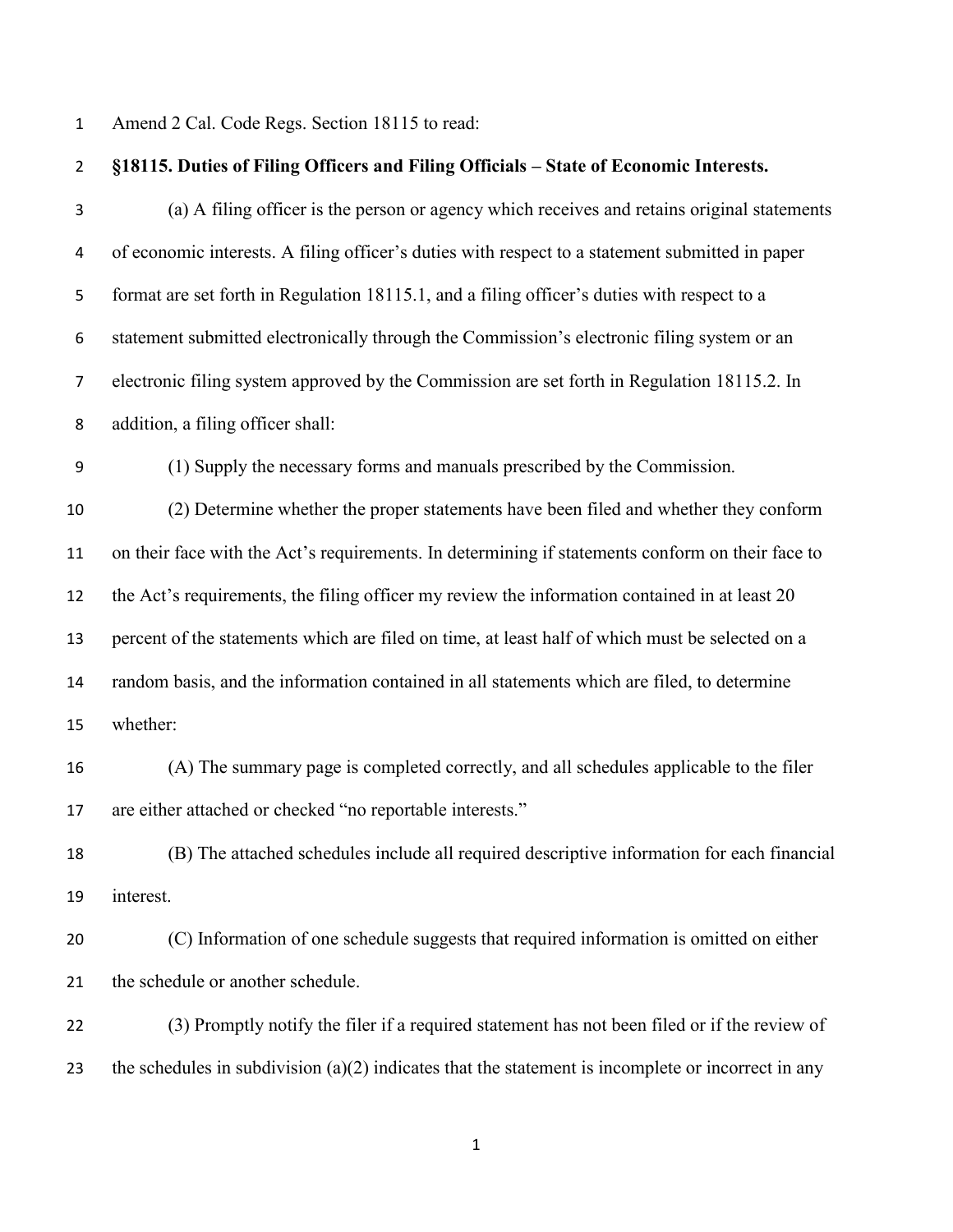material respect. At least one such notification shall be sent to the filer's personal email or personal mailing address.

(4) After making at least two attempts at attaining compliance, including at least one telephone call, report any apparent violation of the Act to the appropriate agencies. The filing officer shall obtain updated contact information for the filer associated with an apparent violation, including the filer's personal email or personal mailing address, and telephone number, and provide that information when reporting the apparent violation consistent with Regulation 18360. An apparent violation exists when: (A) The filing officer knows or has reason to know that the statement contains material inaccuracies or omissions. (B) A filer fails or refuses to file all or a part of a statement required by the Act or Commission Regulations adopted pursuant to the Act after the filing officer has provided reasonable notice of the filer's failure to file a complete statement. (5) Compile and maintain current lists of all statements required to be filed with the agency and all those actually filed with the agency. (b) A filing official is the person or agency who receives statements of economic interests and forwards those statements to the filing officer pursuant to Section 87500. A filing official's duties with respect to a statement submitted in paper format are set forth in Regulation 18115.1, and a filing official's duties with respect to a statement submitted electronically through the Commission's electronic filing system or an approved electronic filing system are set forth in Regulation 18115.2. In addition, the filing official shall: (1) Supply the necessary forms and manuals prescribed by the Commission.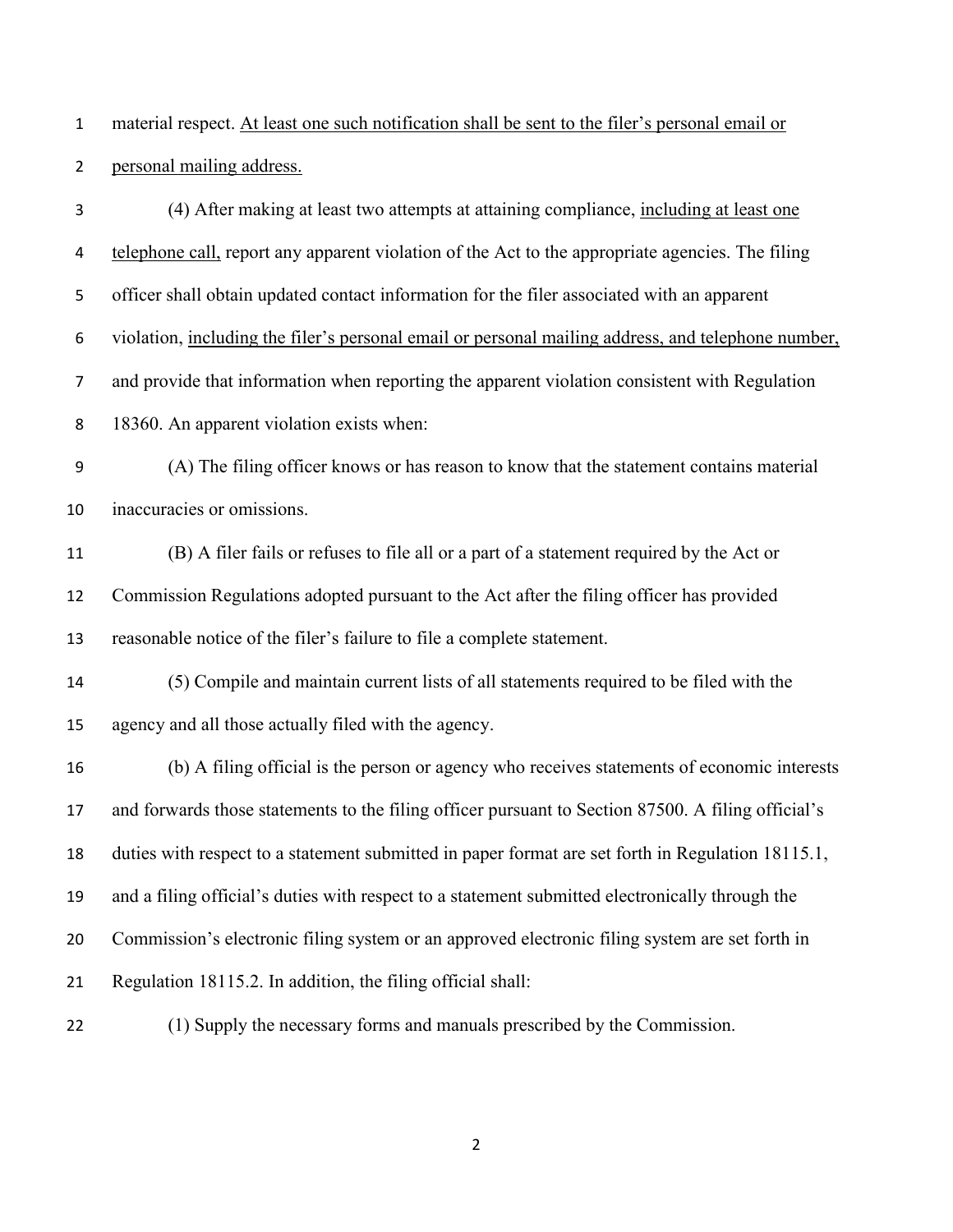(2) Forward a statement to the filing officer no later than five days after the filing 2 deadline or five days after receipt in the case of a late-filed statement, and forward any amendment to a statement to the filing officer no later than five days after receipt of the amendment. (3) Notify the filing officer of any of the following events within 10 days of the event's occurrence: (A) An election held in the jurisdiction. If such an election is held, the official subject to this subdivision shall provide the filing officer the names of the candidates, the persons elected, and the office to which each person was elected. (B) A new appointment to a position specified in Section 87200 or designated position. The notification shall specify the date the filer assumed the position. (C) A vacancy in a position specified in Section 87200 or designated position. The notification shall specify the date the previous filer who occupied the position left the position. (D) Any other event affecting statement of economic interests filing obligations., including if a filer is on leave and their expected return date if known. (4) Compile and maintain current lists of all statements required to be forwarded to the filing officer and all those actually forwarded to the filing officer. (5) Annually notify the filing officer of the names and positions of every person whose statements are required to be forwarded to the filing officer no later than December 15. (6) For an agency for which the Commission is the filing officer, update each filer's information within the Commission's electronic filing system upon the occurrence of any event specified in subdivision (b)(3). If the agency uses an approved electronic filing system, the filing